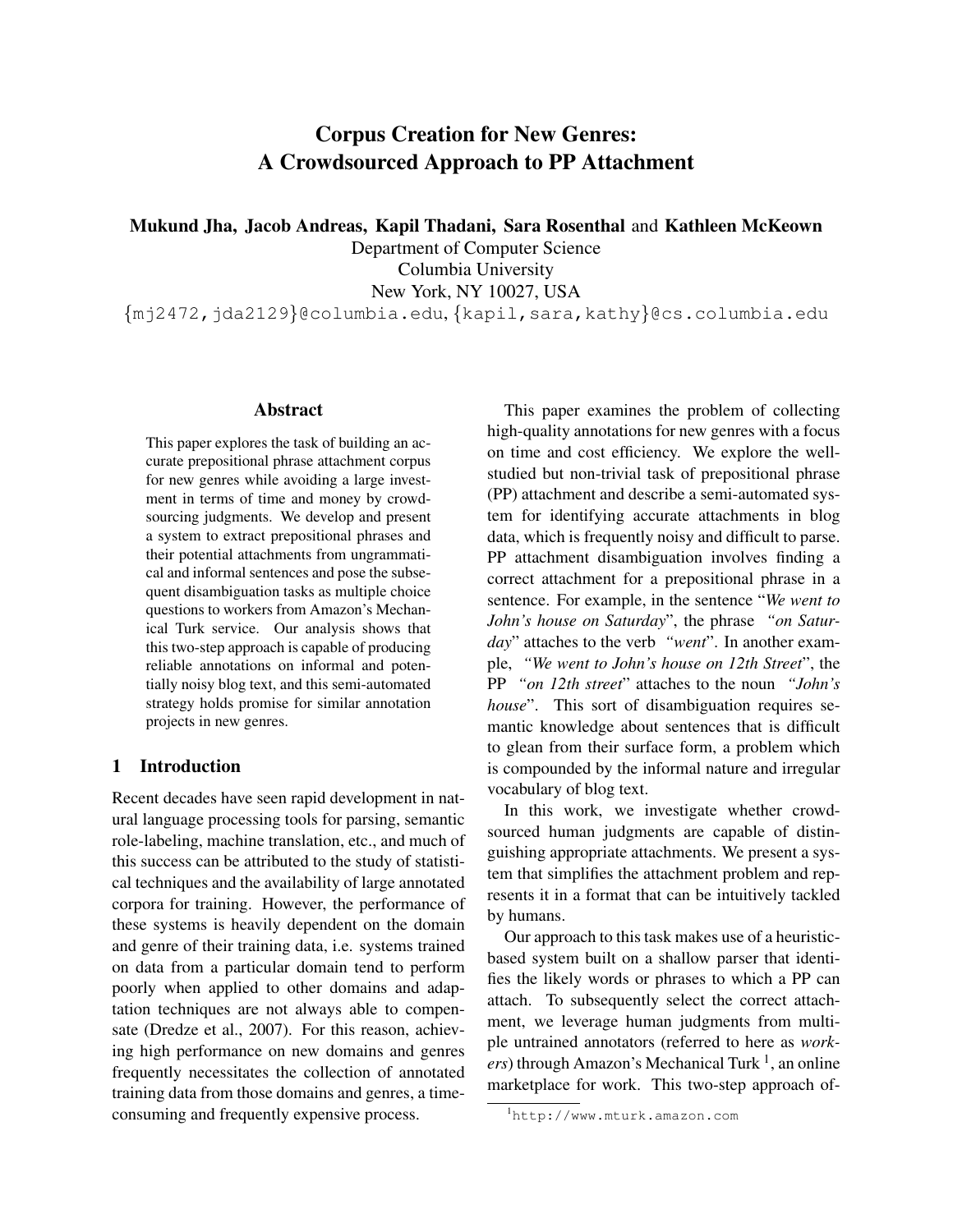fers distinct advantages: the automated system cuts down the space of potential attachments effectively with little error, and the disambiguation task can be reduced to small multiple choice questions which can be tackled quickly and aggregated reliably.

The remainder of this paper focuses on the PP attachment task over blog text and our analysis of the resulting aggregate annotations. We note, however, that this type of semi-automated approach is potentially applicable to any task which can be reliably decomposed into independent judgments that untrained annotators can tackle (e.g., quantifier scoping, conjunction scope). This work is intended as an initial step towards the development of efficient hybrid annotation tools that seamlessly incorporate aggregate human wisdom alongside effective algorithms.

# 2 Related Work

Identifying PP attachments is an essential task for building syntactic parse trees. While this task has been studied using fully-automated systems, many of them rely on parse tree output for predicting potential attachments (Ratnaparkhi et al., 1994; Yeh and Vilain, 1998; Stetina and Nagao, 1997; Zavrel et al., 1997). However, systems that rely on good parses are unlikely to perform well on new genres such as blogs and machine translated texts for which parse tree training data is not readily available.

Furthermore, the predominant dataset for evaluating PP attachment is the RRR dataset (Ratnaparkhi et al., 1994) which consists of PP attachment cases from the Wall Street Journal portion of the Penn Treebank. Instead of complete sentences, this dataset consists of sets of the form  $\{V, N_1, P, N_2\}$ where  $\{P,N_2\}$  is the PP and  $\{V,N_1\}$  are the potential attachments. This simplification of the PP attachment task to a choice between two alternatives is unrealistic when considering the potential longdistance attachments encountered in real-world text.

While blogs and other web text, such as discussion forums and emails, have been studied for a variety of tasks such as information extraction (Hong and Davison, 2009), social networking (Gruhl et al., 2004), and sentiment analysis (Leshed and Kaye, 2006), we are not aware of any previous efforts to gather syntactic data (such as PP attachments) in the genre. Syntactic methods such as POS tagging, parsing and structural disambiguation are commonly used when analyzing well-structured text. Including the use of syntactic information has yielded improvements in accuracy in speech recognition (Chelba and Jelenik, 1998; Collins et al., 2005) and machine translation (DeNeefe and Knight, 2009; Carreras and Collins, 2009). We anticipate that datasets such as ours could be useful for such tasks as well.

Amazon's Mechanical Turk (MTurk) has become very popular for manual annotation tasks and has been shown to perform equally well over labeling tasks such as affect recognition, word similarity, recognizing textual entailment, event temporal ordering and word sense disambiguation, when compared to annotations from experts (Snow et al., 2008). While these tasks were small in scale and intended to demonstrate the viability of annotation via MTurk, it has also proved effective in large-scale tasks including the collection of accurate speech transcriptions (Gruenstein et al., 2009). In this paper we explore a method for corpus building on a large scale in order to extend annotation into new domains and genres.

We previously evaluated crowdsourced PP attachment annotation by using MTurk workers to reproduce PP attachments from the Wall Street Journal corpus (Rosenthal et al., 2010). The results demonstrated that MTurk workers are capable of identifying PP attachments in newswire text, but the approach used to generate attachment options is dependent on the existing gold-standard parse trees and cannot be used on corpora where parse trees are not available. In this paper, we build on the semiautomated annotation principle while avoiding the dependency on parsers, allowing us to apply this technique to the noisy and informal text found in blogs.

#### 3 System Description

Our system must both identify PPs and generate a list of potential attachments for each PP in this section. Figure 1 illustrates the structure of the system.

First, the system extracts sentences from scraped blog data. Text is preprocessed by stripping HTML tags, advertisements, non-Latin and non-printable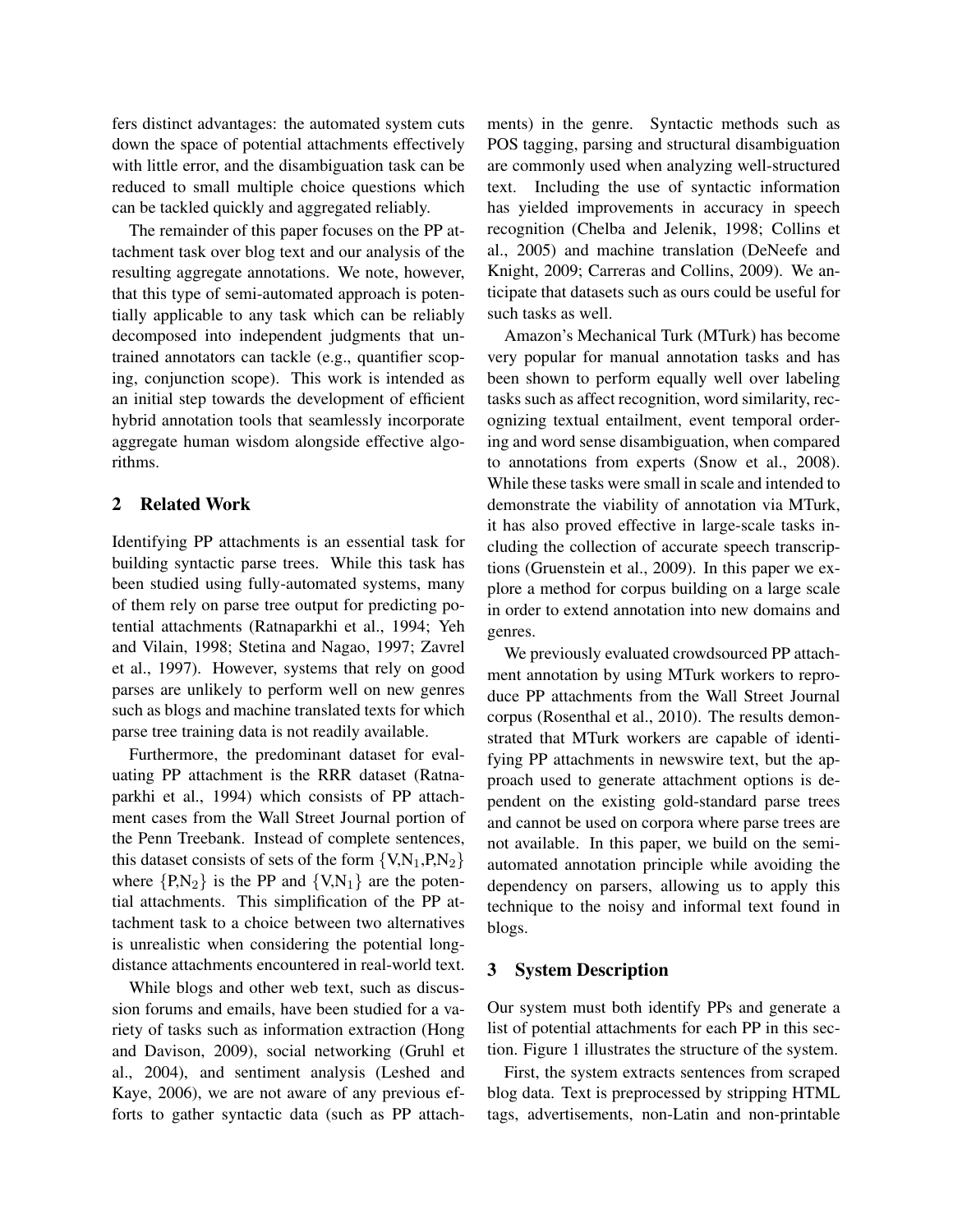

Figure 1: Overview of question generation system

characters. Emoticon symbols are removed using a standard list. <sup>2</sup>

The cleaned data is then partitioned into sentences using the NLTK sentence splitter.  $3\text{ }$  In order to compensate for the common occurrence of informal punctuation and web-specific symbols in blog text, we replace all punctuation symbols between quotation marks and parentheses with placeholder tags (e.g.  $\langle$ QuestionMark $\rangle$ ) during the sentence splitting process and do the same for website names, time markers and referring phrases (e.g. *@John*). Additionally, we attempt to re-split sentences at ellipsis boundaries if they are longer than 80 words and discard them if this fails.

As parsers trained on news corpora tend to perform poorly on unstructured texts like blogs, we rely on a chunker to partition sentences into phrases. Choosing a good chunker is essential to this approach: around 35% of the cases in which the correct attachment is not predicted by the system are due to chunker error. We experimented with different chunkers over a random sample of 50 sentences before selecting a CRF-based chunker (Phan, 2006) for its robust performance.

The chunker output is initially processed by fusing together chunks in order to ensure that a single chunk represents a complete attachment point. Two consecutive NP chunks are fused if the first contains an element with a possessive part of speech tag (e.g. *John's book*), while particle chunks (PRT) are fused with the VP chunks that precede them (e.g. *pack up*). These chunked sentences are then processed to identify PPs and potential attachment points for them, which can then be used to generate questions for MTurk workers.

# 3.1 PP Extraction

PPs can be classified into two broad categories based on the number of chunks they contain. A *simple PP* consists of only two chunks: a preposition and one noun phrase, while a *compound PP* has multiple simple PPs attached to its primary noun phrase. For example, in the sentence "*I just made some lastminute changes to the latest issue of our newsletter*", the PP with preposition "*to*" can be considered to be either the simple PP "*to the latest issue*" or the compound PP "*to the latest issue of our newsletter*".

We handle compound PPs by breaking them down into multiple simple PPs; compound PPs can be recovered by identifying the attachments of their constituent simple PPs. Our simple PP extraction algorithm identifies PPs as a sequence of chunks that consist of one or more prepositions terminating in a noun phrase or gerund.

#### 3.2 Attachment Point Prediction

A PP usually attaches to the noun or verb phrase preceding it or, in some cases, can modify a following clause by attaching to the head verb. We build a set of rules based on this intuition to pick out the potential attachments in the sentence; these rules are described in Table 1. The rules are applied separately for each PP in a sentence and in the same sequence as mentioned in the table (except for rule 4, which is applied while choosing a chunk using any of the other rules).

 $^{2}$ http://www.astro.umd.edu/~marshall/

smileys.html

<sup>3</sup>http://www.nltk.org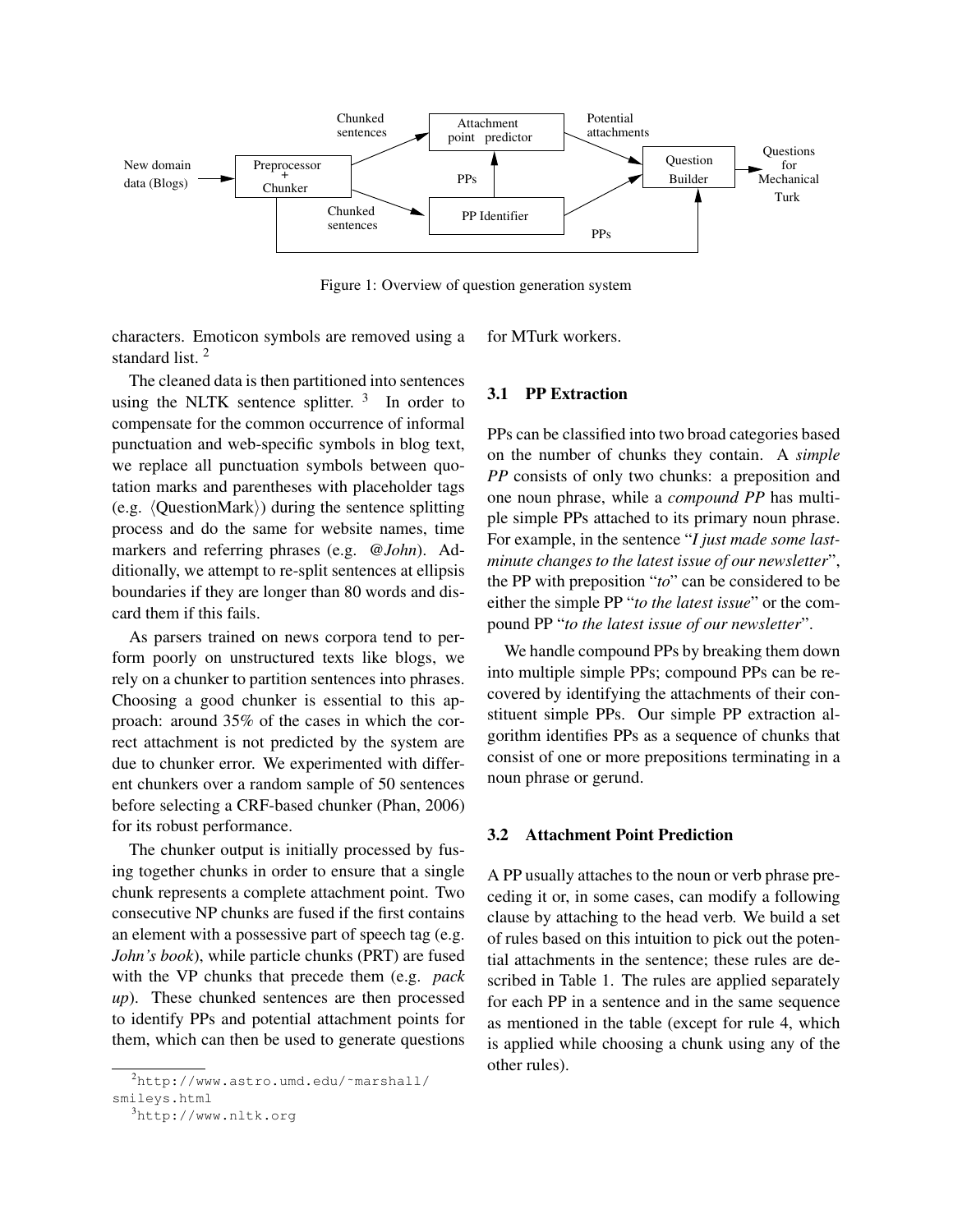|                | Rule                                                                        | <b>Example</b>                                    |
|----------------|-----------------------------------------------------------------------------|---------------------------------------------------|
|                | Choose closest NP and VP preceding the PP.                                  | I made modifications to our newsletter.           |
| $\overline{2}$ | Choose next closest VP preceding the PP if the VP selected in $(1)$         | He snatched the disk flying away with one hand.   |
|                | contains a VBG.                                                             |                                                   |
| 3              | Choose first VP following the PP.                                           | <b>On his desk</b> he has a photograph.           |
| 4              | All chunks inside parentheses are skipped, unless the PP falls within       | Please refer to the new book (second edition) for |
|                | parentheses.                                                                | more notes.                                       |
| 5              | Choose anything immediately preceding the PP that is not out of             | She is full of excitement.                        |
|                | chunk and has not already been picked.                                      |                                                   |
| 6              | If a selected NP contains the word <i>and</i> , expand it into two options, | He is president and chairman of the board.        |
|                | one with the full expression and one with only the terms following          |                                                   |
|                | and.                                                                        |                                                   |
| 7              | For PPs in chains of the form P-NP-P-NP (PP-PP), choose all the             | They found my pictures of them from the concert.  |
|                | NPs in the chain preceding the PP and apply all the above rules             |                                                   |
|                | considering the whole chain as a single PP.                                 |                                                   |
| 8              | If there are fewer than four options after applying the above rules,        |                                                   |
|                | also select the VP preceding the last VP selected, the NP preceding         |                                                   |
|                | the last NP selected, and the VP following the last VP picked.              |                                                   |

Table 1: List of rules for attachment point predictor. In the examples, PPs are denoted by boldfaced text and potential attachment options are underlined.

# 4 Experiments

An experimental study was undertaken to test our hypothesis that we could obtain reliable annotations on informal genres using MTurk workers. Here we describe the dataset and our methods.

## 4.1 Dataset and Interface

We used a corpus of blog posts made on LiveJournal <sup>4</sup> for system development and evaluation. Only posts from English-speaking countries (i.e. USA, Canada, UK, Australia and New Zealand) were considered for this study.

The interface provided to MTurk workers showed the sentence on a plain background with the PP highlighted and a statement prompting them to pick the phrase in the sentence that the given PP modified. The question was followed by a list of options. In addition, we provided MTurk workers the option to indicate problems with the given PP or the listed options. Workers could write in the correct attachment if they determined that it wasn't present in the list of options, or the correct PP if the one they were presented with was malformed. This allowed them to correct errors made by the chunker and automated attachment point predictor. In all cases, workers were forced to pick the best answer among the options regardless of errors. We also supplied a number of examples covering both well-formed and erroneous cases to aid them in identifying appropriate attachments.

# 4.2 Experimental Setup

For our experiment, we randomly selected 1000 questions from the output produced by the system and provided each question to five different MTurk workers, thereby obtaining five different judgments for each PP attachment case. Workers were paid four cents per question and the average completion time per task was 48 seconds. In total \$225 was spent on the full study with \$200 spent on the workers and \$25 on MTurk fees.The total time taken for the study was approximately 16 hours.

A pilot study was carried out with 50 sentences before the full study to test the annotation interface and experiment with different ways of presenting the PP and attachment options to workers. During this study, we observed that while workers were willing to suggest correct answers or PPs when faced with erroneous questions, they often opted to not pick any of the options provided unless the question was well-formed. This was problematic because, in many cases, expert annotators *were* able to identify the most appropriate attachment option. Therefore, in the final study we forced them to pick the most suitable option from the given choices before indicating errors and writing in alternatives.

<sup>4</sup>http://www.livejournal.com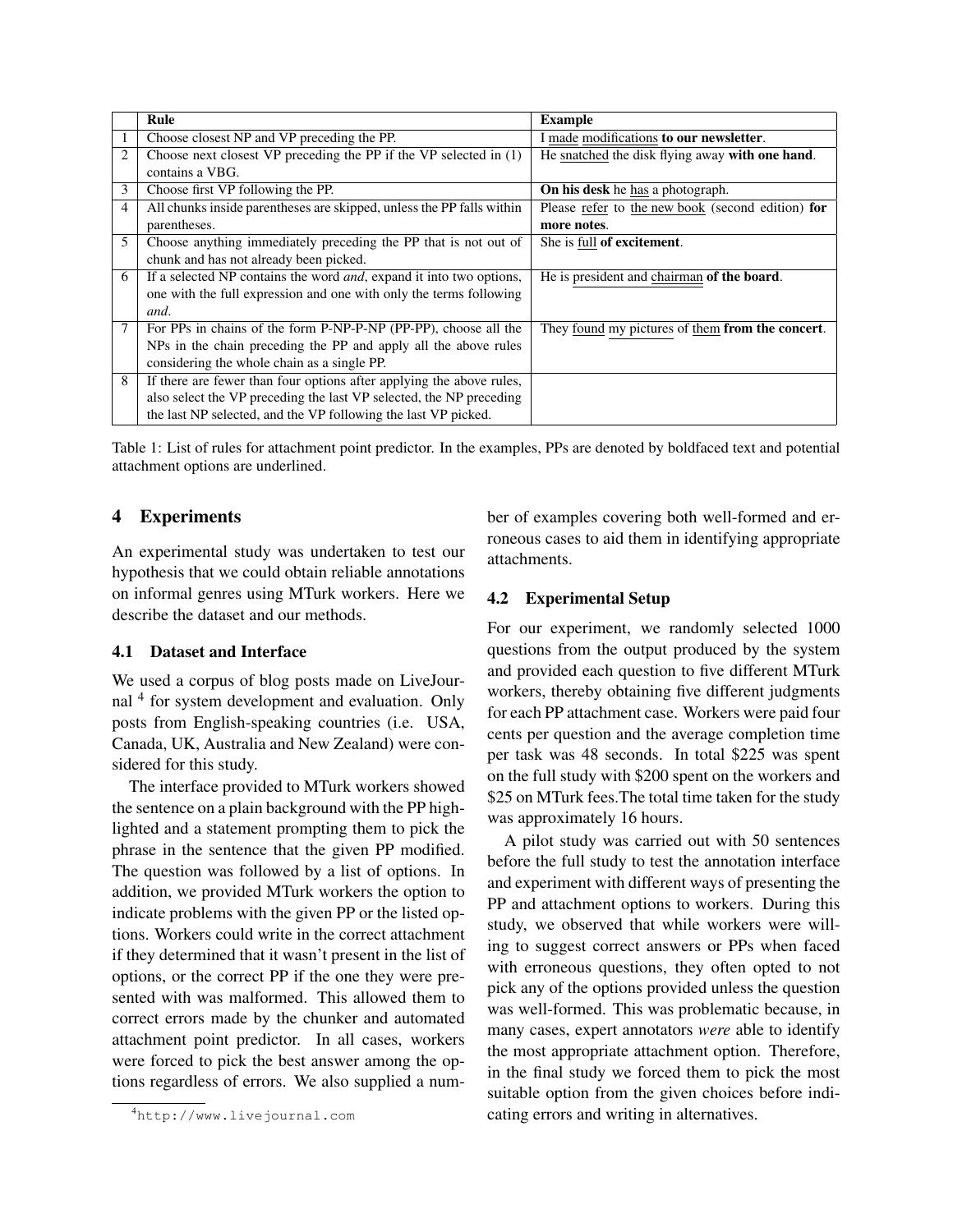| Workers in agreement | <b>Number of questions</b> | Accuracy | Coverage |
|----------------------|----------------------------|----------|----------|
| 5 (unanimity)        | 389                        | 97.43%   | 41.33%   |
| $\geq$ 4 (majority)  | 689                        | 94.63%   | 73.22%   |
| $\geq$ 3 (majority)  | 887                        | 88.61%   | 94.26%   |
| $\geq$ 2 (plurality) | 906                        | 87.75%   | 96.28%   |
| <b>Total</b>         | 941                        | 84.48%   | 100%     |

Table 2: Accuracy and coverage over agreement thresholds

## 5 Evaluation corpus

In order to determine if the MTurk results were reliable, worker responses had to be validated by having expert annotators perform the same task. For this purpose, two of the authors annotated the 1000 questions used for the experiment independently and compared their judgments. Disagreements were observed in 127 cases; these were then resolved by a pool of non-author annotators. If all three annotators on a case disagreed with each other the question was discarded; this situation occured 43 times. An additional 16 questions were discarded because they did not have a valid PP. For example, "*I am painting with my blanket on today*". Here "*on today*" is incorrectly extracted as a PP because the particle "on" is tagged as a preposition. The rest of the analysis presented in this section was performed on the remaining 941 sentences.

The annotators' judgments were compared to the answers provided by the MTurk workers and, in the case of disagreement between the experts and the majority of workers, the sentences were manually inspected to determine the reason. In five cases, more than one valid attachment was possible; for example, in the sentence "*The video below is of my favourite song on the album - A Real Woman*", the PP "*of my favourite song*" could attach to either the noun phrase "*the video*" or the verb "*is*" and conveys the same meaning. In such cases, both the experts and the workers were considered to have chosen the correct answer.

In 149 cases, the workers also augmented their choices by providing corrections to incomplete answers and badly constructed PPs. For example, the PP "*of the Rings and Mikey*" in the sentence "*Samwise from Lord of the Rings and Mikey from The Goonies are the same actor ?*" was corrected to "*of the Rings*". In 34/39 of the cases where the correct answer was not present in the options provided, at least one worker indicated correct attachment for the PP.

## 5.1 Attachment Prediction Evaluation

We measure the recall for our attachment point predictor as the number of questions for which the correct attachment appeared among the generated options divided by the total number of questions. The system achieves a recall of 95.85% (902/941 questions). We observed that in many cases where the correct attachment point was not predicted, it was due to a chunker error. For example, in the following sentence, "*Stop all the clocks , cut off the telephone , Prevent the dog from barking with a juicy bone...*", the PP "*from barking*" attaches to the verb "*Prevent*"; however, due to an error in chunking "*Prevent*" is tagged as a noun phrase and hence is not picked by our system. The correct attachment was also occasionally missed when the attachment point was too far from the PP. For example, in the sentence "*Fitting as many people as possible on one sofa and under many many covers and getting intimate*", the correct attachment for the PP "*under many many covers*" is the verb "*Fitting*" but it is not picked by our system.

Even though the correct attachment was not always given, the workers could still provide their own correct answer. In the first example above, 3/5 workers indicated that the correct attachment was not in the list of options and wrote it in.

## 6 Results

Table 2 summarizes the results of the experiment. We assess both the coverage and reliability of worker predictions at various levels of worker agreement. This serves as an indicator of the effectiveness of the MTurk results: the accuracy can be taken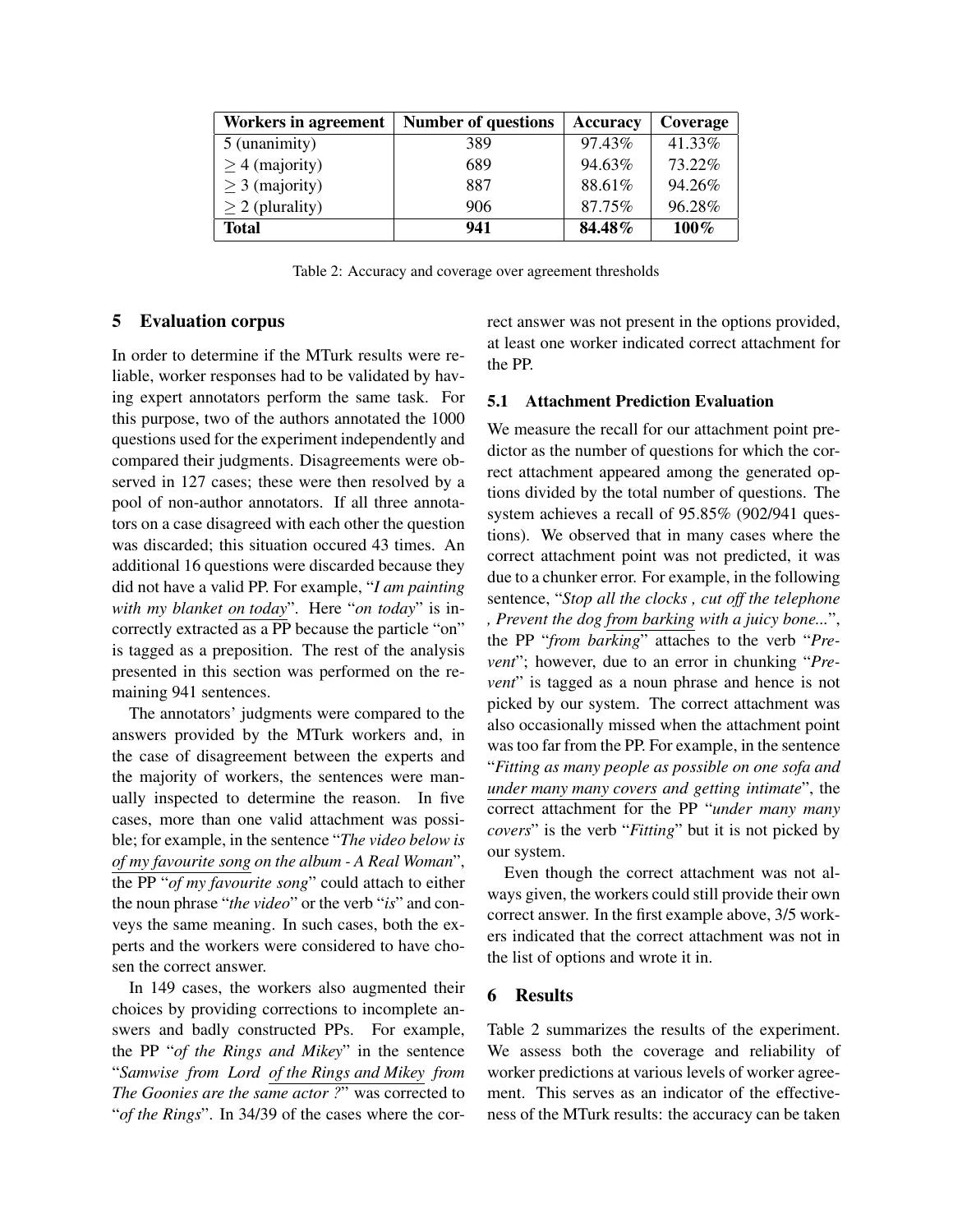

Figure 2: The number of questions in which exactly x workers provided the correct answer

as a general confidence measure for worker predictions; when five workers agree we can be 97.43% confident in the correctness of their prediction, when at least four workers agree we can be 94.63% confident, etc. *Unanimity* indicates that all workers agreed on an answer, *majority* indicates that more than half of workers agreed on an answer, and *plurality* indicates that two workers agreed on a single answer, while the remaining three workers each selected different answers. We observe that at high levels of worker agreement, we get extremely high accuracy but limited coverage of the data set; as we decrease our standard for agreement, coverage increases rapidly while accuracy remains relatively high.

Figure 2 shows the number of workers providing the correct answer on a per-question basis. This illustrates the distribution of worker agreements across questions. Note that in the majority of cases (69.2%), at least four workers provided the correct answer; in only 3.6% of cases were no workers able to select the correct attachment.

Figure 3 shows the distribution of worker agreements. Unlike Table 2, these figures are not cumulative and include non-plurality two-worker agreements. Note that the number of agreements discussed in this figure is greater than the 941 evaluated because in some cases there were multiple agreements on a single question. As an example, three workers may choose one answer while the remaining two workers choose another; this question then produces both a three-worker agreement as well as a two-worker agreement.



Figure 3: The number of cases in which exactly  $x$  workers agreed on an answer

| No. of options $\vert$ No. of cases |     | Accuracy |
|-------------------------------------|-----|----------|
| - 4                                 | 179 | 86.59%   |
|                                     | 718 | 84.26%   |
|                                     | 44  | 79.55%   |

Table 3: Variation in worker performance with the number of attachment options presented

All questions on which there is agreement also produce a majority vote, with one exception: the 2/2/1 agreement. Although the correct answer was selected by one set of two workers in every case of 2/2/1 agreement, this is not particularly useful for corpus-building as we have no way to identify *a priori* which set is correct. Fortunately, 2/2/1 agreements were also quite rare and occurred in only 3% of cases.

Figure 3 appears to indicate that instances of agreement between two workers are unlikely to produce good attachments; they have a an average accuracy of 37.2%. However, this is due in large part to cases of 3/2 agreement, in which the two workers in the minority are usually wrong, as well as cases of 2/2/1 agreement which contain at least one incorrect instance of two-worker agreement. However, if we only consider cases in which the two-worker agreement forms a plurality (i.e. all other workers disagree amongst themselves), we observe an average accuracy of 64.3% which is similar to that of cases of three-worker agreement (67.7%).

We also attempted to study the variation in worker performance based on the complexity of the task; specifically looking at how response accuracy varied depending on the number of options that workers were presented with. Although our system aimed to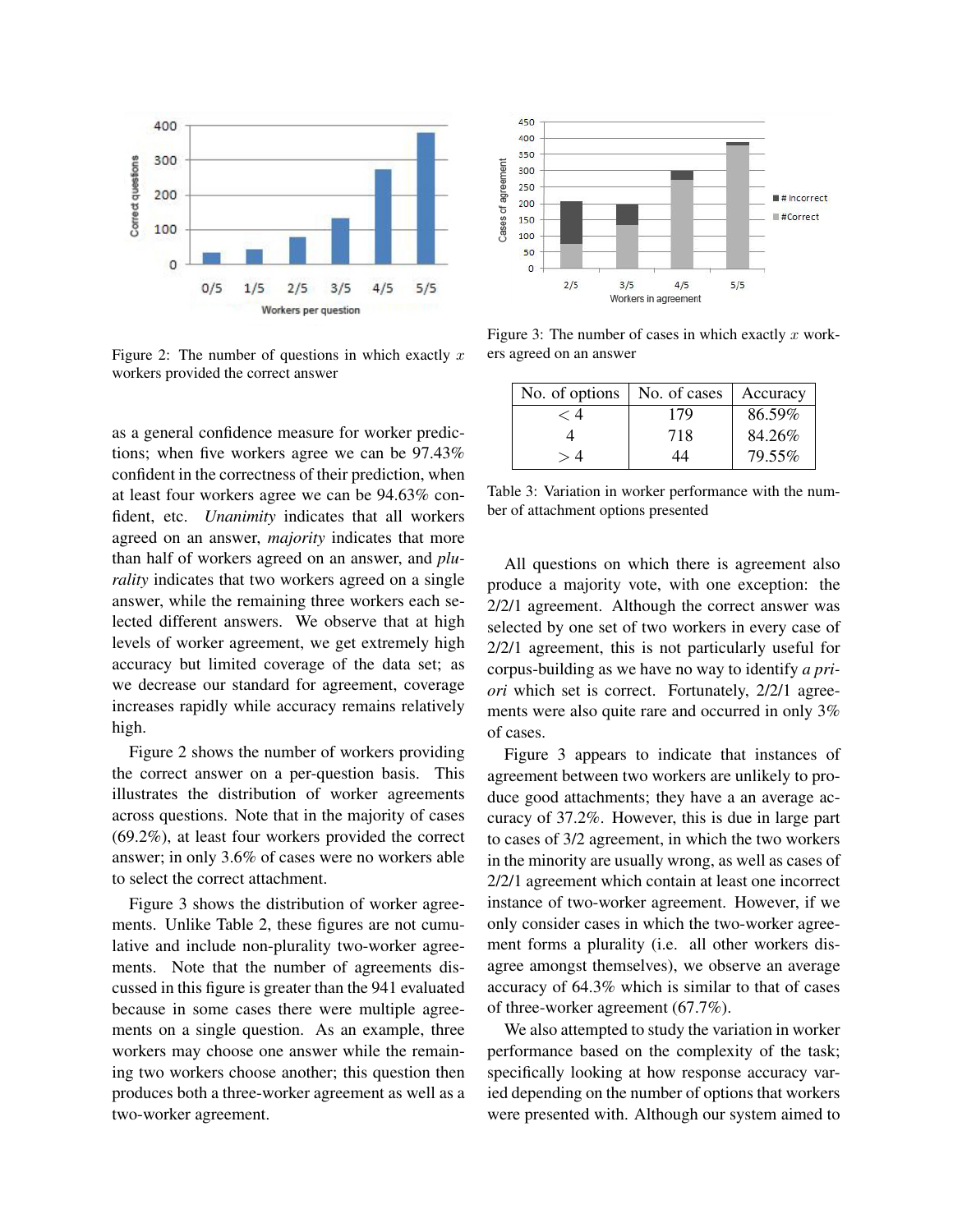

Figure 4: Variation in accuracy with sentence length.

generate four attachment options per case, fewer options were produced for small sentences and opening PPs while additional options were generated in sentences containing PP-NP chains (see Table 1 for the complete list of rules). Table 3 shows the variation in accuracy with the number of options provided to the workers. We might expect that an increased number of options may be correlated with decreased accuracy and the data does indeed seem to suggest this trend; however, we do not have enough datapoints for the cases with fewer or more than four options to verify whether this effect is significant.

We also analyzed the relationship between the length of the sentence (in terms of number of words) and the accuracy. Figure 4 indicates that as the length of the sentence increases, the average accuracy decreases. This is not entirely unexpected as lengthy sentences tend to be more complicated and therefore harder for human readers to parse.

## 7 Conclusions and Future Work

We have shown that by working in conjunction with automated attachment point prediction systems, MTurk workers are capable of annotating PP attachment problems with high accuracy, even when working with unstructured and informal blog text. This work provides an immediate framework for the building of PP attachment corpora for new genres without a dependency on full parsing.

More broadly, the semi-automated framework outlined in this paper is not limited to the task of annotating PP attachments; indeed, it is suitable for almost any syntactic or semantic annotation task where untrained human workers can be presented with a limited number of options for selection. By dividing the desired annotation task into smaller sub-tasks that can be tackled independently or in a pipelined manner, we anticipate that more syntactic information can be extracted from unstructured text in new domains and genres without the sizable investment of time and money normally associated with hiring trained linguists to build new corpora. To this end, we intend to further leverage the advent of crowdsourcing resources in order to tackle more sophisticated annotation tasks.

## Acknowledgements

The authors would like to thank Kevin Lerman for his help in formulating the original ideas for this work. This material is based on research supported in part by the U.S. National Science Foundation (NSF) under IIS-05-34871. Any opinions, findings and conclusions or recommendations expressed in this material are those of the authors and do not necessarily reflect the views of the NSF.

## References

- Xavier Carreras and Michael Collins. 2009. Nonprojective parsing for statistical machine translation. In *Proceedings of EMNLP*, pages 200–209.
- Ciprian Chelba and Frederick Jelenik. 1998. Structured language modeling for speech recognition. In *Proceedings of NLDB*.
- Michael Collins, Brian Roark, and Murat Saraclar. 2005. Discriminative syntactic language modeling for speech recognition. In *Proceedings of ACL*, pages 507–514.
- Steve DeNeefe and Kevin Knight. 2009. Synchronous tree adjoining machine translation. In *Proceedings of EMNLP*, pages 727–736.
- Mark Dredze, John Blitzer, Partha Pratim Talukdar, Kuzman Ganchev, João Graca, and Fernando Pereira. 2007. Frustratingly hard domain adaptation for dependency parsing. In *Proceedings of the CoNLL Shared Task Session of EMNLP-CoNLL*, pages 1051–1055, Prague, Czech Republic, June. Association for Computational Linguistics.
- Alex Gruenstein, Ian McGraw, and Andrew Sutherland. 2009. A self-transcribing speech corpus: collecting continuous speech with an online educational game. In *Proceedings of the Speech and Language Technology in Education (SLaTE) Workshop*.